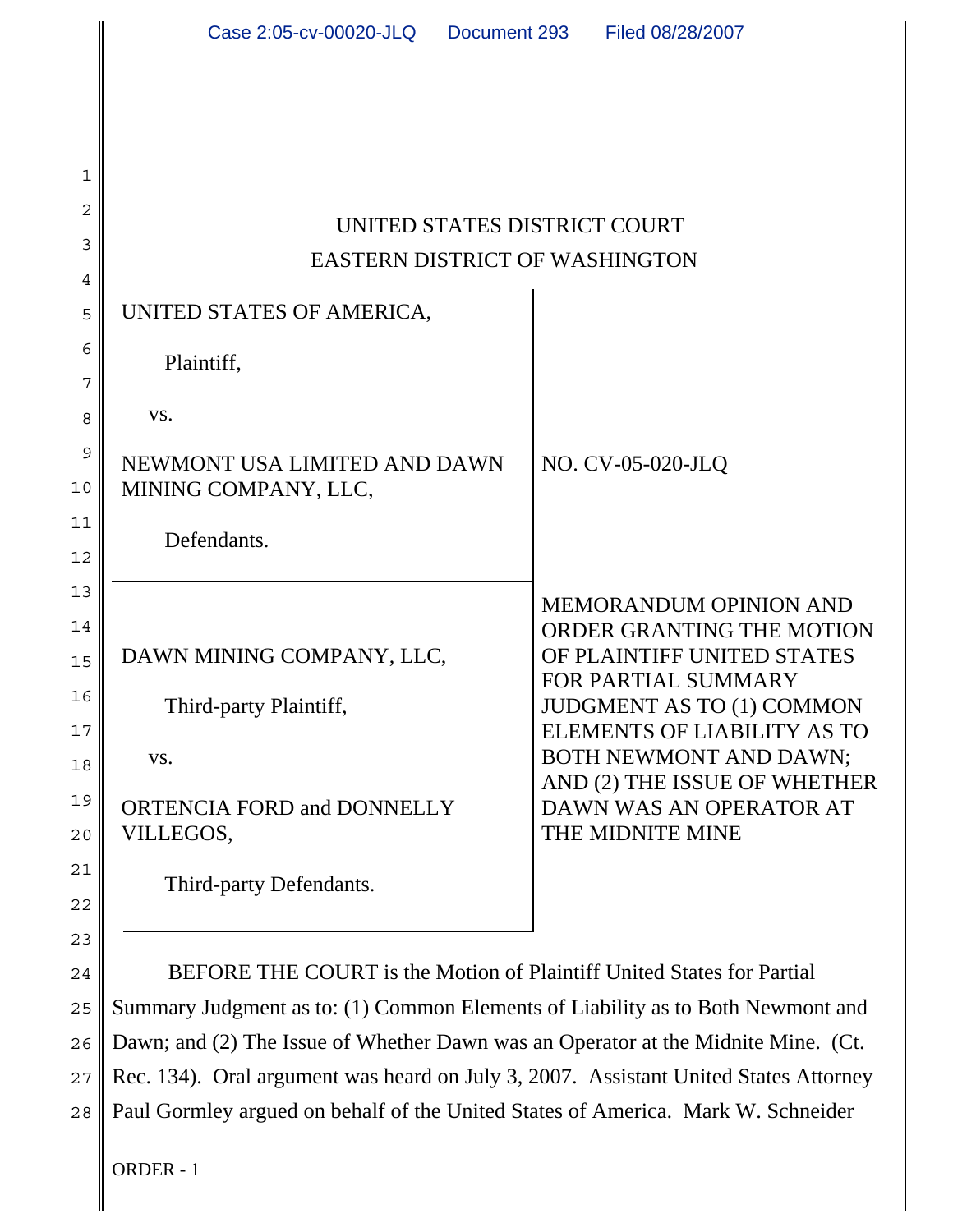1 argued on behalf of Dawn Mining Company, LLC (hereinafter "Dawn").

The factual background for this matter has been recited in great detail in the court's prior orders addressing the parties' other motions for summary judgment, so the court need not reiterate the entire history of Dawn's operations at the Midnite Mine *in toto*. Therefore, the following is a brief summary of the undisputed facts relevant in deciding this motion.

# **Background**

Dawn was incorporated in 1955 as part of an agreement between Newmont USA Limited (hereinafter "Newmont") and Midnite Mines, Inc. (United States' St. Fact [5). From 1955 to 1965 and from 1968 to 1981, Dawn operated the Midnite Mine, an open-pit uranium mine located on the Spokane Indian Reservation. (Id. ¶¶ 6, 28-30). Active mining operations ended in 1981. (Dawn's St. Fact ¶ 11). In 1990, the Bureau of Indian Affairs terminated Dawn's mining rights. (Id. ¶ 20). Currently, Dawn operates a water treatment plant and a water collection and management system at the mine pursuant to a 1991 order from the Bureau of Land Management. (United States' St. Fact ¶¶ 6, 10; Dawn's St. Fact ¶[ 1, 29).

The 350-acre area physically disturbed by active mining consists of two open pits partially filled with contaminated water, four previously-mined pits filled with waste rock, seven or more stockpiles of ore and protore, multiple dump areas and piles of waste rock, and other areas. (United States' St. Fact ¶ 11). From these areas, there have been releases of hazardous substances, including cadmium, chromium, nickel, zinc, radium 226, uranium 234, uranium 238, polonium 210, copper, lead, lead 210. (Id. ¶¶ 14, 16- 17). These releases have contaminated groundwater, surface water, sediments, and soils.  $(Id. \P 11).$ 

Throughout the late 1990s and early 2000s, the United States Environmental Protection Agency (hereinafter "EPA"), with the assistance of other federal agencies, incurred costs performing an Expanded Site Investigation ("EIS") and a Remedial Investigation and Feasibility Study ("RI/FS") for the site. (United States' St. Fact ¶ 21).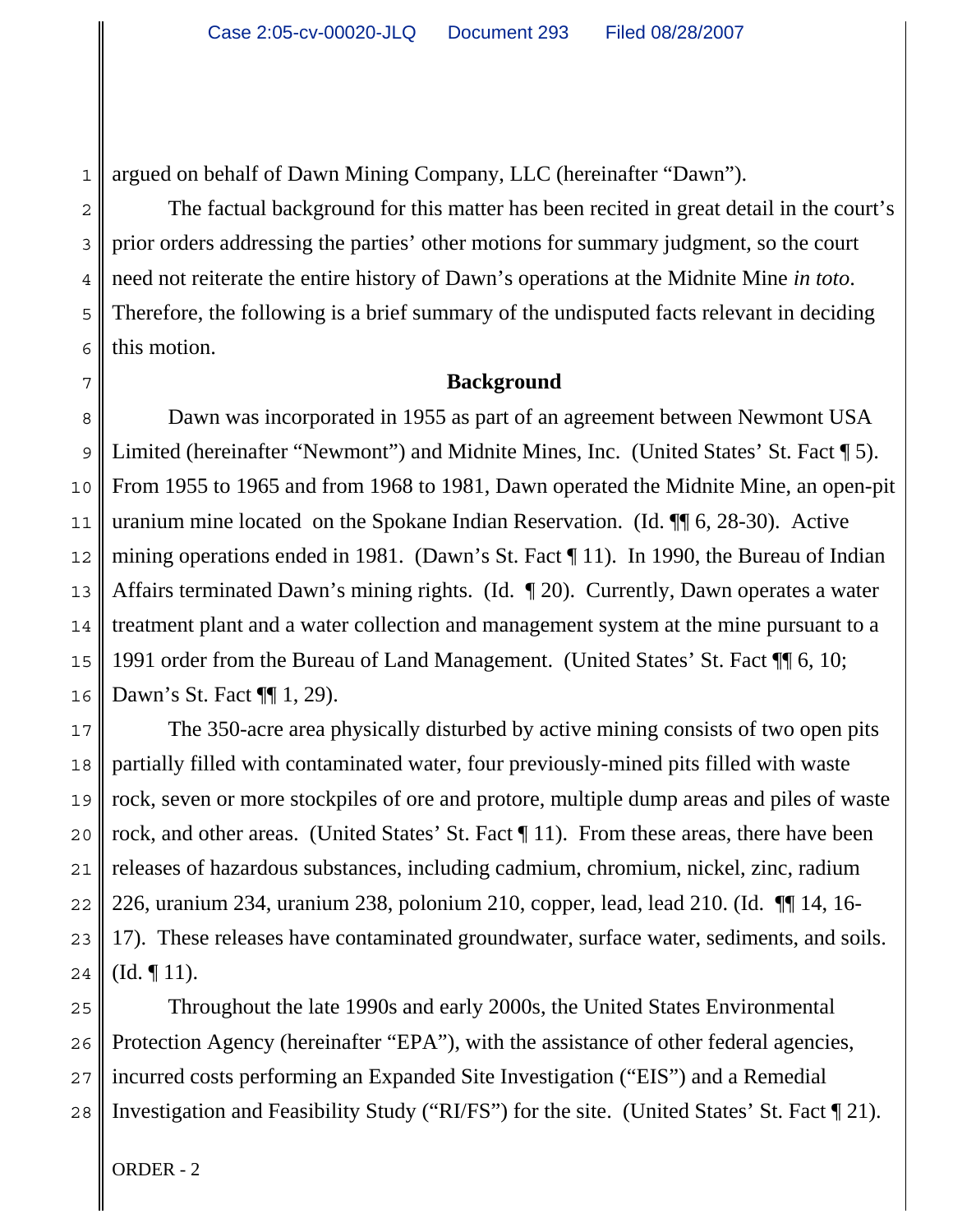1 2 The mine was added to the National Priorities List for remediation under CERCLA in May of 2000. 65 Fed. Reg. 30,482 (May 11, 2000). The EPA completed the RI/FS and issued a proposed cleanup plan for public comment in September of 2005. The Final Record of Decision ("ROD") was issued in September of 2006. (Id. ¶ 20-21).

### **Standard of Review**

The purpose of summary judgment is to avoid unnecessary trials when there is no dispute as to the material facts before the court. *Northwest Motorcycle Ass'n v. United States Dept. of Agric.*, 18 F.3d 1468, 1471 (9th Cir. 1994). The moving party is entitled to summary judgment when, viewing the evidence and the inferences arising therefrom in the light most favorable to the nonmoving party, there are no genuine issues of material fact in dispute. Fed. R. Civ. P. 56(c); *Anderson v. Liberty Lobby, Inc.*, 477 U.S. 242, 252 (1986). While the moving party does not have to disprove matters on which the opponent will bear the burden of proof at trial, they nonetheless bear the burden of producing evidence that negates an essential element of the opposing party's claim and the ultimate burden of persuading the court that there is no genuine issue of material fact. *Nissan Fire & Marine Ins. Co. v. Fritz Companies*, 210 F.3d 1099, 1102 (9th Cir. 2000).

Once the moving party has carried its burden, the opponent must do more than simply show there is some metaphysical doubt as to the material facts. *Matsushita Elec. Indus. Co. v. Zenith Radio Corp.*, 475 U.S. 574, 586 (1975). In meeting this burden, the "adverse party may not rest upon the mere allegations or denials of the adverse party's pleadings, but the adverse party's response, by affidavits or as otherwise provided in this rule, must set forth specific facts showing that there is a genuine issue for trial." *Miller v. Glenn Miller Productions*, 454 F.3d 975, 987 (9th Cir. 2006) (quoting Fed. R. Civ. P. 56(e)).

### **Analysis**

To establish liability under CERCLA, the United States must prove: (1) the site is a "facility;" (2) there has been a release, or a threatened release of hazardous substances from the facility; (3) the government has incurred costs in response to the release or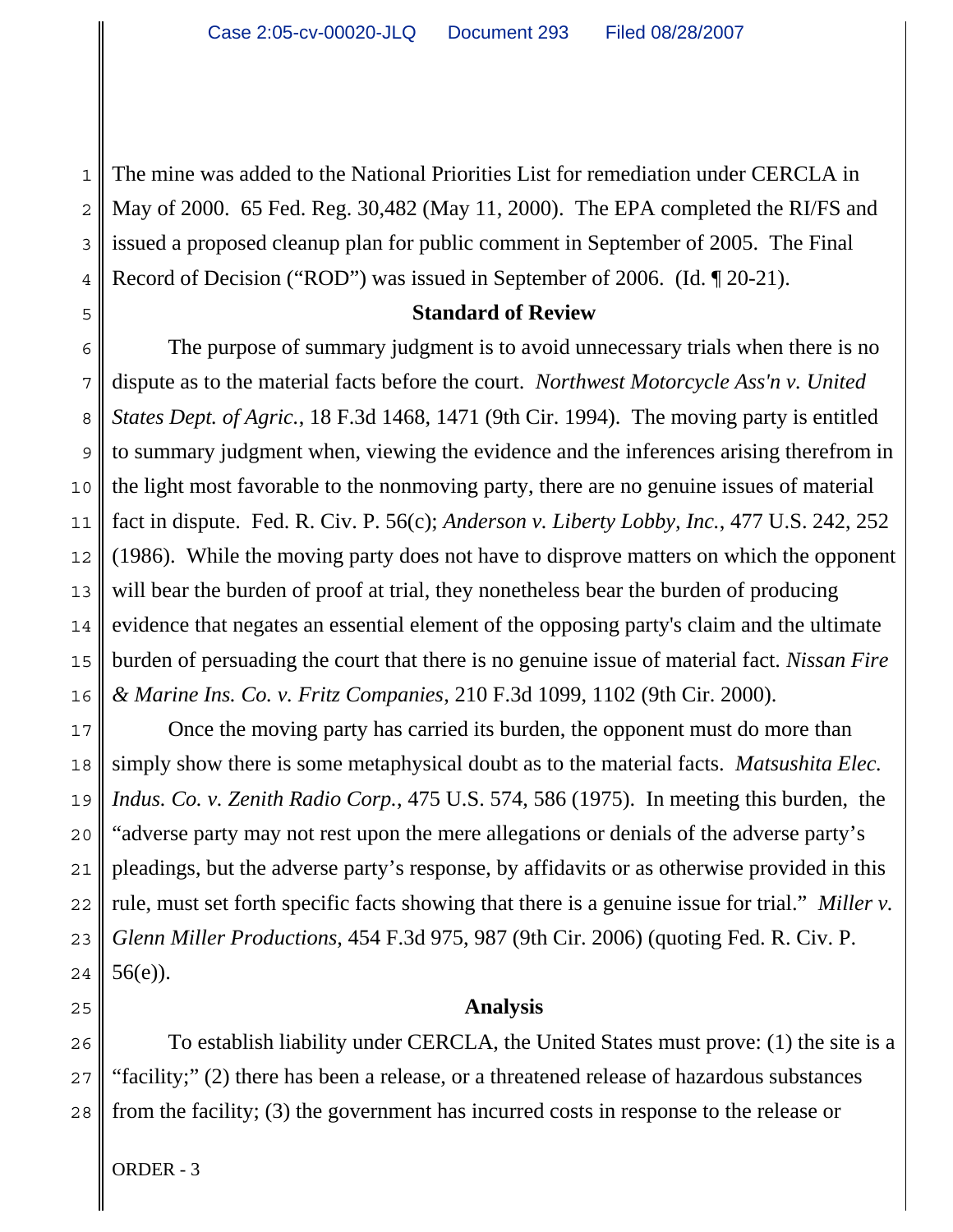1 2 3 4 5 6 7 threatened release; and, (4) the defendant falls within one of the four classes of responsible persons. *United States v. Chapman*, 146 F.3d 1166, 1169 (9th Cir.1998). The United States' motion has two goals related to the foregoing elements. First, the United States seeks to establish three common elements of liability as to both Dawn and Newmont. Second, the United States seeks to show that Dawn was and continues to be an "operator" of the Midnite Mine, thereby proving the fourth element and establishing Dawn's liability as a responsible party.

# **I. Common Elements of Liability for Dawn and Newmont**:

9 10 11 12 13 14 15 The first part of the United States' motion seeks to establish the following three elements of liability for both Dawn and Newmont: (1) Midnite Mine is a "facility;" (2) there have been releases of hazardous substances from Midnite Mine; and (3) those releases have caused the United States to incur some response costs. Both Newmont and Dawn concede all three elements. (Ct. Rec. 157, pg. 2; Ct. Rec. 158, pg. 2 n.1). Accordingly, this portion of the United States' motion for partial summary judgment is **GRANTED.**

### 16 **II. Dawn as Operator of the Midnight Mine:**

17 18 19 20 21 22 23 24 25 26 27 28 The second part of the United States' motion seeks to establish that Dawn was and continues to be an "operator" of the Midnite Mine. In part, 42 U.S.C. § 9607(a) extends liability to "the owner and operator of a ... facility," and to "any person who at the time of disposal of any hazardous substance . . . operated any facility at which such hazardous substances were disposed of." 42 U.S.C. §§ 9607(a)(1)-(2). The statute defines a facility's "operator" as "any person ... operating" the facility. 42 U.S.C. §  $9601(20)(A)(ii)$ . Because the statutory definition is not particularly useful, the United States Supreme Court, in *United States v. Bestfoods*, 524 U.S. 51, 66-67 (1998), defined "operator" as "someone who directs the workings of, manages, or conducts the affairs of a facility . . . [and] must manage, direct, or conduct operations specifically related to pollution, that is, operations having to do with the leakage or disposal of hazardous waste, or decisions about compliance with environmental regulations."

ORDER - 4

8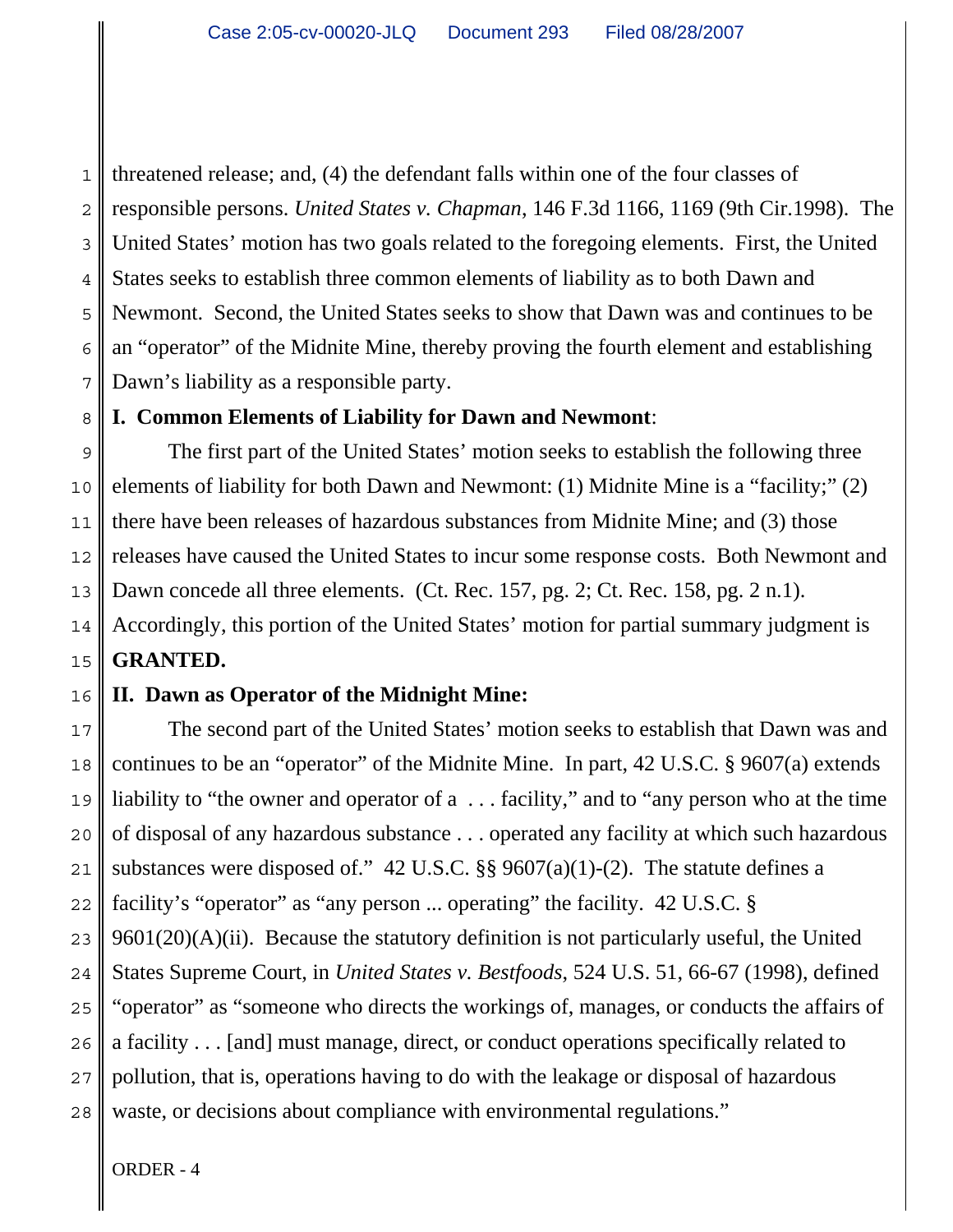1 2 3 4 Notably, Dawn concedes that it operated Midnite Mine from 1956 to 1964 and again from 1969 to 1981. (Ct. Rec. 158, pg. 3). However, Dawn disputes that it is a current operator of the Midnite Mine because its control over the site is limited to running a water treatment plant and water collection system as ordered by the United States. Because liability under CERCLA is joint and several when the harm is indivisible, and at this stage of the litigation the parties have not addressed divisibility or apportionment, the distinction between past and present operator is immaterial for purposes of determining Dawn's liability as an operator of the Midnite Mine. *See United States v. Burlington N. & S. F. Rwy.*, 479 F.3d 1113, 1125 (9th Cir. 2007) (explaining that in the Ninth Circuit, "liability is joint and several when the harm is indivisible" and "a defendant may be held fully liable for the entire clean-up costs at a site despite . . . [being] responsible for only a fraction of the contamination" (citation and quotation omitted)); *cf. Carson Harbor Village, Ltd. v. Unocal Corp.*, 270 F.3d 863, 871 (9th Cir. 2001) (explaining that a defendant may avoid joint and several liability by establishing that it caused only a divisible portion of the harm or seek contribution from another potentially responsible party). Thus, as a past "operator," Dawn may be held liable without the court needing to determine whether Dawn is a current "operator" as well. *Id.*

Dawn does not raise any CERCLA-prescribed defenses to liability. Instead, Dawn's opposition to the motion consists of two affirmative defenses. First, Dawn argues that the United States' exclusive remedy regarding clean-up costs is under the mining leases. Second, Dawn argues that CERCLA, as applied to Dawn under these circumstances, violates the Takings Clause and the Due Process Clause by imposing unforeseen and unfair retroactive liability. Both defenses are without merit.

### **A. The Leases as a Defense to CERCLA liability:**

For various reasons, CERCLA has been described as a "black hole that indiscriminately devours all who come near it." *Long Beach Unified School Dist. v. Dorothy B. Goodwin Cal. Living Trust*, 32 F.3d 1364, 1366 (9th Cir. 1994). It expressly states that liability is imposed "notwithstanding any other provision or rule of law, and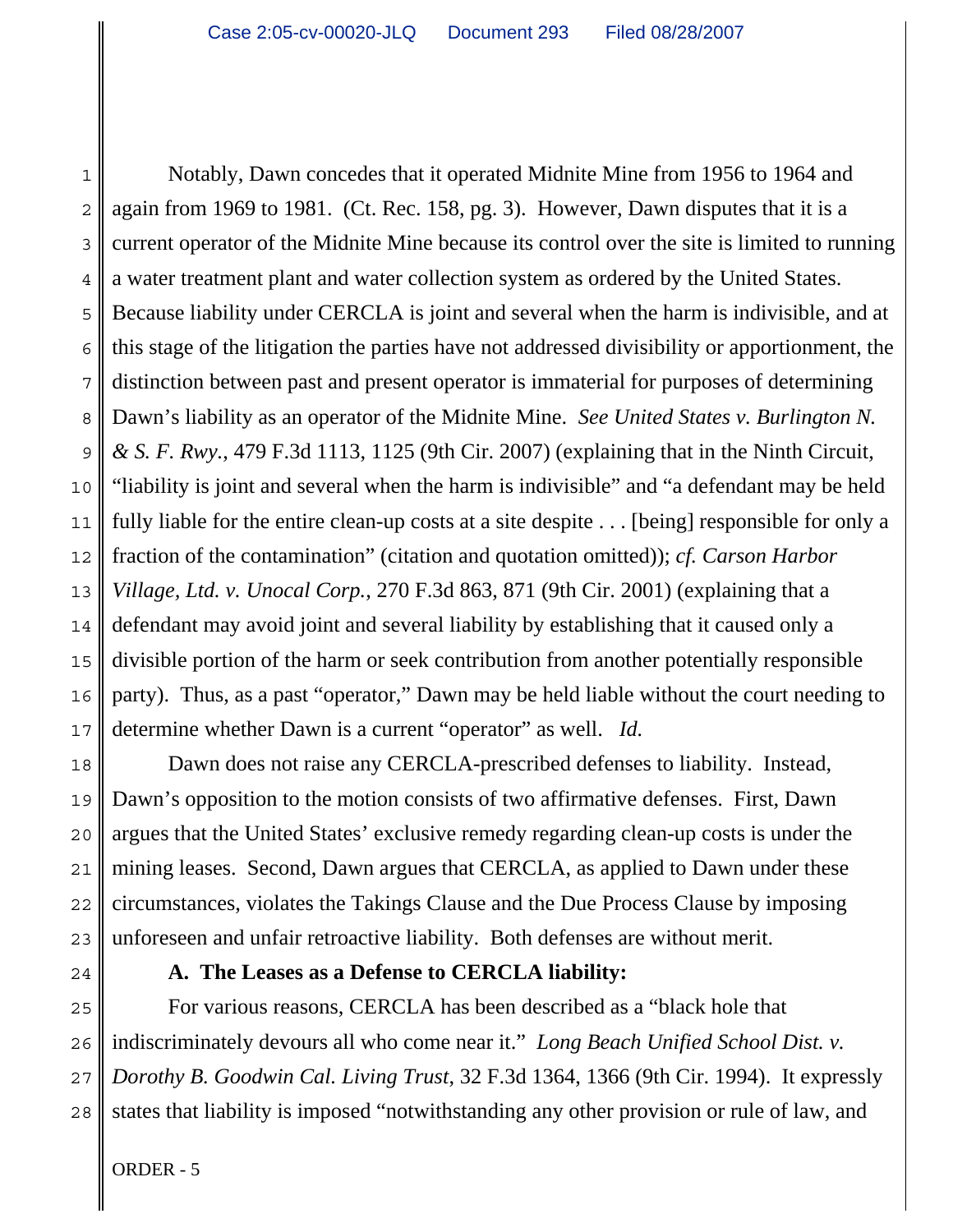subject only to the defenses set forth in Subsection (b) of this section." 42 U.S.C. § 9607(a). Section 9607(b) provides that:

There shall be no liability under subsection (a) of this section for a person otherwise liable who can establish by a preponderance of the evidence that the release or threat of release of a hazardous substance and the damages resulting therefrom were caused solely by--

(1) an act of God;

(2) an act of war;

(3) an act or omission of a third party other than an employee or agent of the defendant, or than one whose act or omission occurs in connection with a contractual relationship, existing directly or indirectly, with the defendant (except where the sole contractual arrangement arises from a published tariff and acceptance for carriage by a common carrier by rail), if the defendant establishes by a preponderance of the evidence that (a) he exercised due care with respect to the hazardous substance concerned, taking into consideration the characteristics of such hazardous substance, in light of all relevant facts and circumstances, and (b) he took precautions against foreseeable acts or omissions of any such third party and the consequences that could foreseeably result from such acts or omissions; or

(4) any combination of the foregoing paragraphs.

42 U.S.C. 9607(b). The foregoing are the exclusive defenses under CERCLA. *See California ex. rel. California Dept. of Toxic Substances Control v. Neville Chemical Co.*, 358 F.3d 661, 672 (9th Cir. 2004) (stating that "every court of appeals that has considered the precise question whether [42 U.S.C. § 9607] permits equitable defenses has concluded that it does not, as the statutory defenses are exclusive . . . the three statutory defenses are the only ones available . . . traditional equitable defenses are not"); *see also Blasland, Bouck & Lee, Inc. v. City of North Miami*, 283 F.3d 1286, 1305 (11th Cir. 2002) (holding that a contract between the plaintiff and the city was not enforceable under CERCLA to bar recovery); *Velsicol Chem Corp. v. Enenco., Inc.*, 9 F.3d 524, 530 (6th Cir. 1993) (stating that "[t]he clear language of . . . 42 U.S.C. § 9607(b), manifests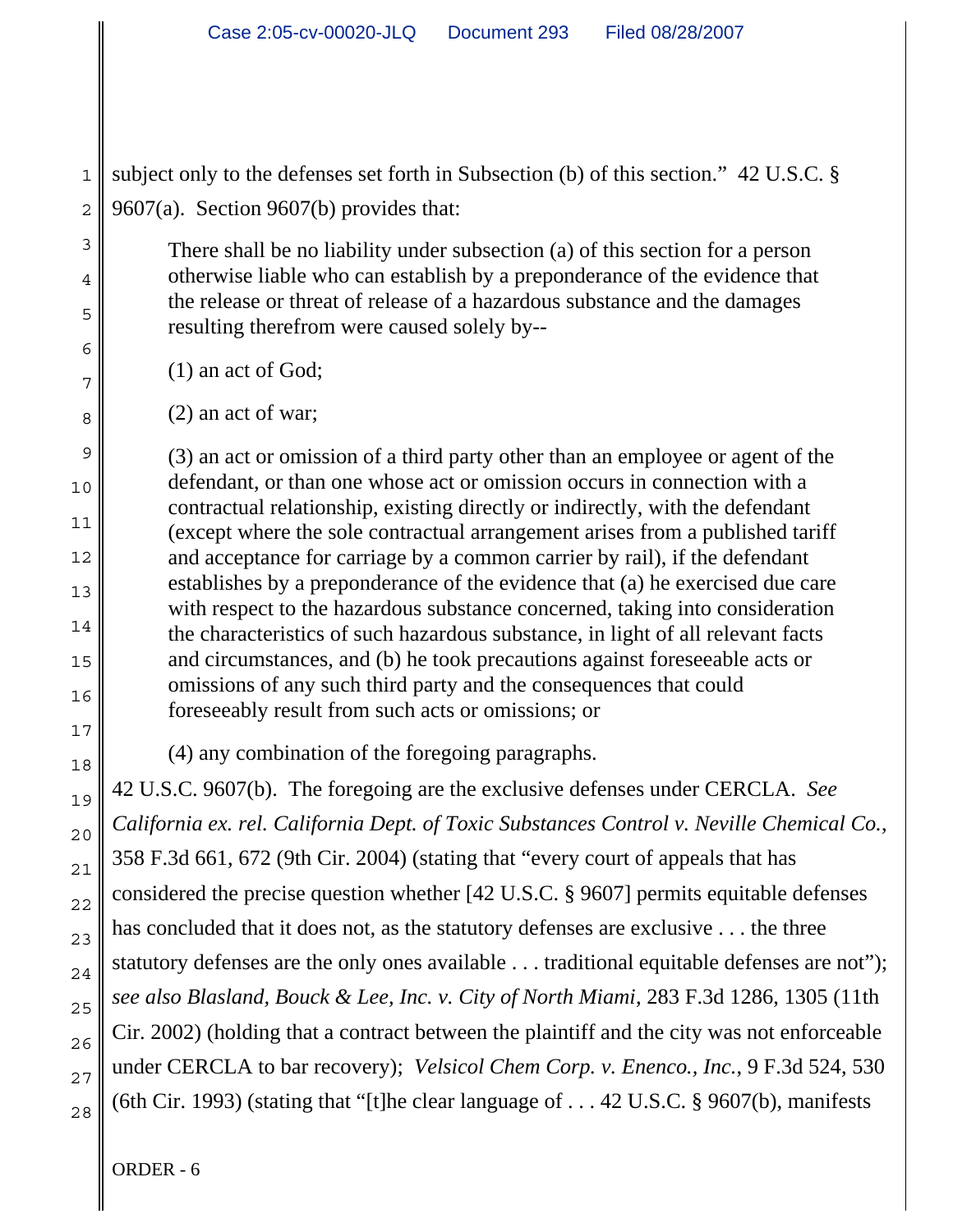1 2 3 4 5 6 the congressional intent to foreclose any non-enumerated defenses to liability . . ."). In discussing the exclusion of non-enumerated defenses under CERLA, the Eighth Circuit stated: "We realize this [provision] can and does lead to harsh results, but we are obliged to enforce the law as Congress has written it, unless, of course, such law violates some provision of the Constitution." *United States v. Mexico Feed and Seed Co.*, 980 F.2d 478, 484 n.5 (8th Cir. 1992).

7 8 9 10 11 12 Assuming, without finding, that the United States was actually a party to the leases, Dawn has not cited any authority wherein the United States' ability to bring a cost recovery action under CERCLA is limited by a contract between the United States and a potentially responsible party. The leases' reclamation provisions are not a persuasive defense against CERCLA liability because § 9607(b) provides the exclusive list of defenses.

13

# **B. Unconstitutionality of Retroactive CERCLA Liability:**

14 15 16 17 18 19 20 21 22 23 24 25 26 27 28 Dawn relies upon *Eastern Enterprises v. Apfel*, 524 U.S. 498 (1998) to challenge the constitutionality of imposing retroactive CERCLA liability. Therein, a divided United States Supreme Court struck down retroactive application of the Coal Industry Retiree Health Benefit Act of 1992, 26 U.S.C. §§ 9701-22. At issue was whether the Act's allocation formula that assigned the provision of employee retirement benefits (including guaranteed health care benefits established by a series of collective bargaining agreements in the 1970s) to employers that had left the industry before those agreements became operative was constitutional. A plurality of four justices held that the Act, as applied to Eastern Enterprises, violated the Takings Clause of the Fifth Amendment. *Id.* at 537-38. In a concurring opinion, Justice Kennedy joined the plurality's judgment, but rejected its takings analysis in favor of a substantive due process approach. *Id.* at 539-50 (Kennedy, J., concurring in the judgment and dissenting in part). Dawn argues that the potential imposition of liability for an amount that could exceed \$160 million in past and future response costs would likewise constitute an unlawful taking under the Fifth Amendment and would violate its right to substantive due process.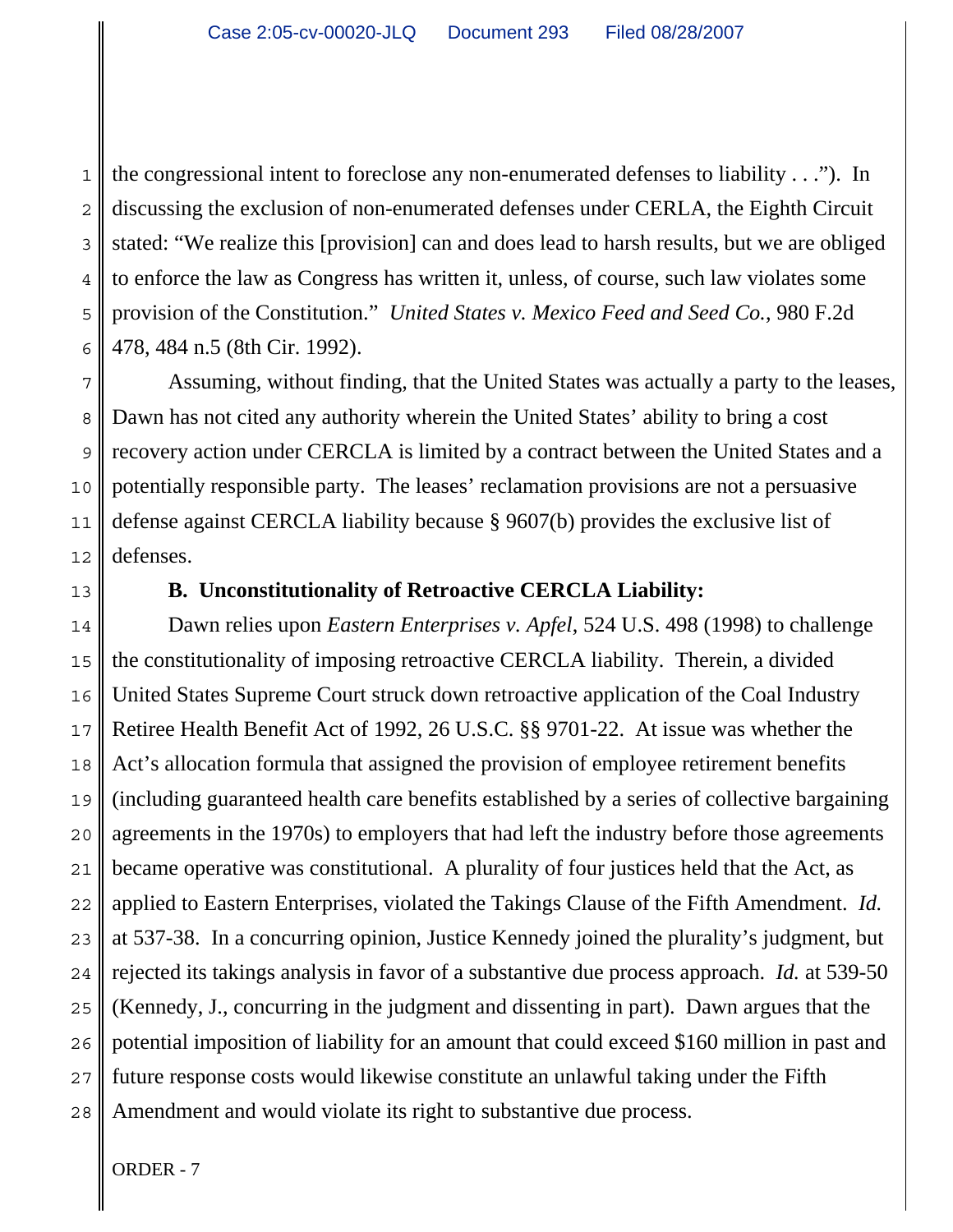1 2 3 4 5 6 7 8 9 10 11 12 13 14 The Ninth Circuit has not addressed an *Eastern Enterprises*-type challenge to CERCLA, but those courts that have been asked to reconsider whether CERCLA's retroactive liability scheme is constitutional in light of *Eastern Enterprises* have "uniformly held that CERCLA continues to pass constitutional muster." *United States v. Alcan Aluminum Corp.*, 315 F.3d 179, 188-90 (2d Cir. 2003) (denying a constitutional challenge to "the retroactive application of CERLCA to [defendant's] waste disposal activities"); *see also United States v. Dico, Inc.*, 266 F.3d 864, 879-80 (8th Cir.2001) (denying a constitutional challenge to "the retroactive application of CERCLA to [defendant's] activities"); *Franklin County Convention Facilities Auth. v. Am. Premier Underwriters, Inc.*, 240 F.3d 534, 550-53 (6th Cir.2001) (same); *United States v. Manzo*, 182 F. Supp. 2d 385, 407-08 (D.N.J.2000); *Combined Prop./ Greenbriar Ltd. P'ship v. Morrow*, 58 F. Supp. 2d 675, 677-82 (E.D. Va.1999); *United States v. Vertac Chem. Corp.*, 33 F. Supp. 2d 769, 784-85 (E.D. Ark.1998), *rev'd on other grounds sub nom. United States v. Hercules, Inc.*, 247 F.3d 706 (8th Cir.2001)).

15 16 17 18 19 20 21 22 23 24 25 26 27 28 For example, in *United States v. Dico, Inc.*, 266 F.3d 864, 879-80 (8th Cir. 2001), the defendant brought the same constitutional challenges Dawn does here and argued that *Eastern Enterprises* superceded the Eighth Circuit's prior decision in *United States v. Northeastern Pharmaceutical & Chemical Co., Inc.*, 810 F.2d 726 (8th Cir. 1986), which upheld the constitutionality of retroactive application of CERCLA under both the Due Process and Takings Clauses of the Fifth Amendment. The Court rejected the defendant's argument for two reasons. First, the Court noted that *Eastern Enterprises* has no precedential effect because "no single Fifth Amendment rationale commanded a majority of the Court's votes in *Eastern*." *Id.* at 880. Second, the Court reasoned that "the background and purpose of the Coal Industry Retiree Health Benefit Act differs greatly from that of CERCLA; Congress intended CERCLA to apply retroactively and acted purposefully to allocate the cost of hazardous waste cleanups sites 'to those who were responsible for creating the sites.'" *Id.* (quoting *Am. Premier Underwriters, Inc.*, 240 F.3d at 552).